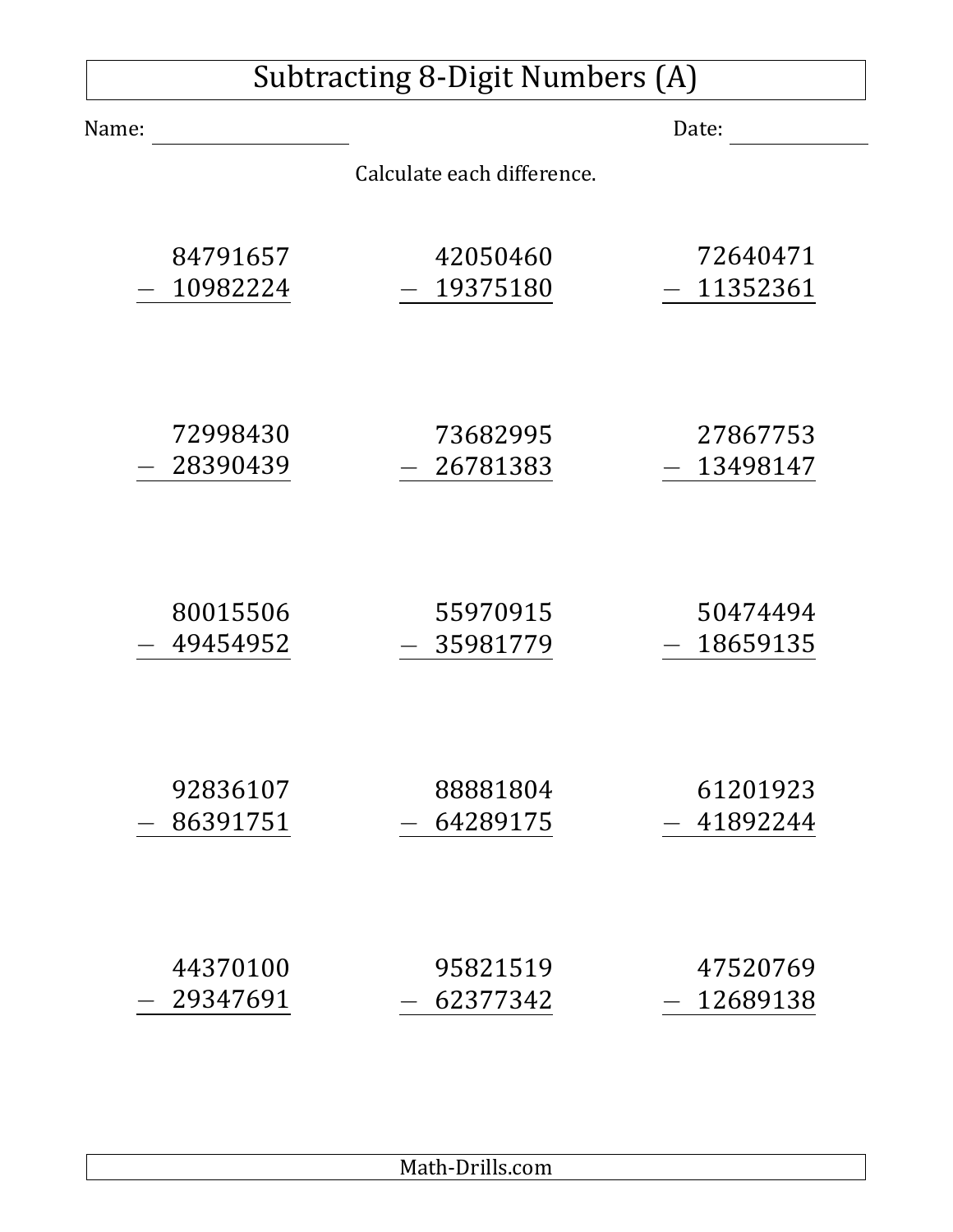|       | <b>Subtracting 8-Digit Numbers (A) Answers</b> |                            |          |  |
|-------|------------------------------------------------|----------------------------|----------|--|
| Name: |                                                |                            | Date:    |  |
|       |                                                | Calculate each difference. |          |  |
|       | 84791657                                       | 42050460                   | 72640471 |  |
|       | 10982224                                       | 19375180                   | 11352361 |  |
|       | 73809433                                       | 22675280                   | 61288110 |  |
|       |                                                |                            |          |  |
|       | 72998430                                       | 73682995                   | 27867753 |  |
|       | 28390439                                       | 26781383                   | 13498147 |  |
|       | 44607991                                       | 46901612                   | 14369606 |  |
|       |                                                |                            |          |  |
|       | 80015506                                       | 55970915                   | 50474494 |  |
|       | 49454952                                       | 35981779                   | 18659135 |  |
|       | 30560554                                       | 19989136                   | 31815359 |  |
|       |                                                |                            |          |  |
|       | 92836107                                       | 88881804                   | 61201923 |  |
|       | 86391751                                       | 64289175                   | 41892244 |  |
|       | 6444356                                        | 24592629                   | 19309679 |  |
|       |                                                |                            |          |  |
|       | 44370100                                       | 95821519                   | 47520769 |  |
|       | 29347691                                       | 62377342                   | 12689138 |  |
|       | 15022409                                       | 33444177                   | 34831631 |  |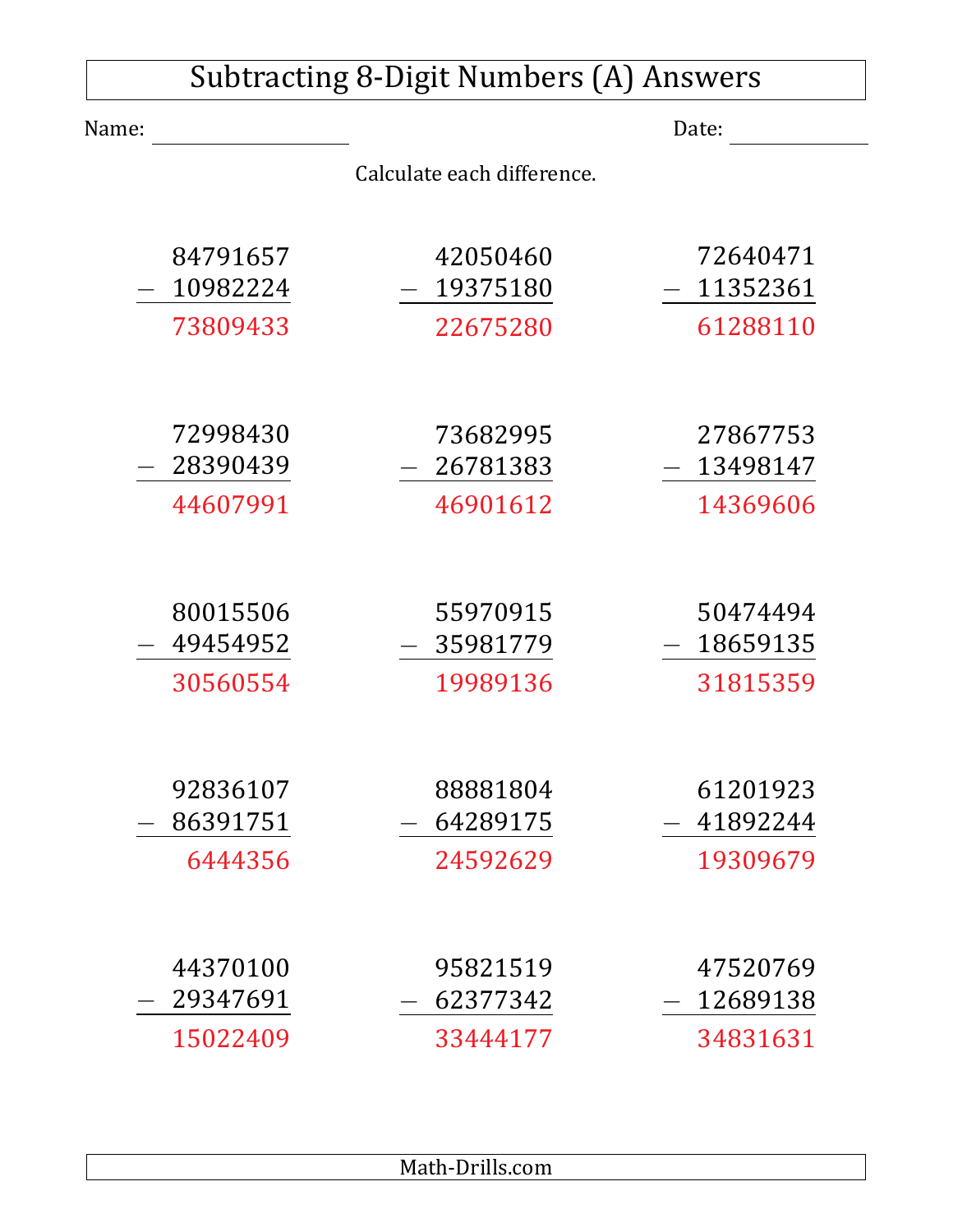| Subtracting 8-Digit Numbers (B) |          |                            |          |
|---------------------------------|----------|----------------------------|----------|
| Name:                           |          |                            | Date:    |
|                                 |          | Calculate each difference. |          |
|                                 | 96735112 | 76337846                   | 94160238 |
|                                 | 94218382 | 14879048                   | 79385539 |
|                                 | 62049135 | 64690758                   | 20103847 |
|                                 | 16616869 | 34123174                   | 12118757 |
|                                 | 85557599 | 51233720                   | 86918942 |
|                                 | 47954927 | 16207535                   | 75663699 |
|                                 | 90924780 | 33689096                   | 53373420 |
|                                 | 69465706 | 18884364                   | 49883718 |
|                                 | 72962482 | 95003248                   | 76061879 |
|                                 | 61238099 | 27391408                   | 36663297 |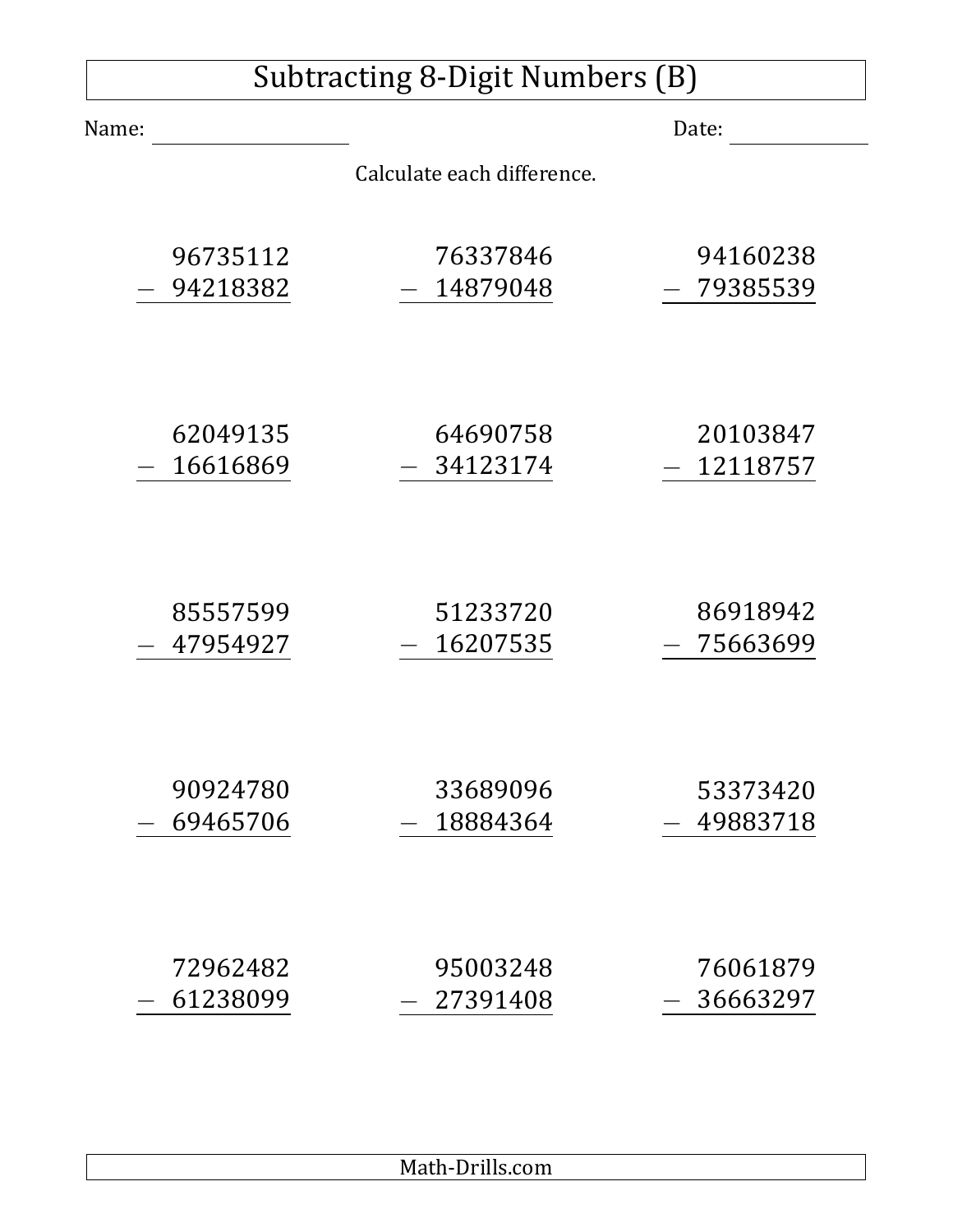| <b>Subtracting 8-Digit Numbers (B) Answers</b> |          |                            |          |
|------------------------------------------------|----------|----------------------------|----------|
| Name:                                          |          |                            | Date:    |
|                                                |          | Calculate each difference. |          |
|                                                | 96735112 | 76337846                   | 94160238 |
|                                                | 94218382 | 14879048                   | 79385539 |
|                                                | 2516730  | 61458798                   | 14774699 |
|                                                |          |                            |          |
|                                                | 62049135 | 64690758                   | 20103847 |
|                                                | 16616869 | 34123174                   | 12118757 |
|                                                | 45432266 | 30567584                   | 7985090  |
|                                                |          |                            |          |
|                                                | 85557599 | 51233720                   | 86918942 |
|                                                | 47954927 | 16207535                   | 75663699 |
|                                                | 37602672 | 35026185                   | 11255243 |
|                                                |          |                            |          |
|                                                | 90924780 | 33689096                   | 53373420 |
|                                                | 69465706 | 18884364                   | 49883718 |
|                                                | 21459074 | 14804732                   | 3489702  |
|                                                |          |                            |          |
|                                                | 72962482 | 95003248                   | 76061879 |
|                                                | 61238099 | 27391408                   | 36663297 |
|                                                | 11724383 | 67611840                   | 39398582 |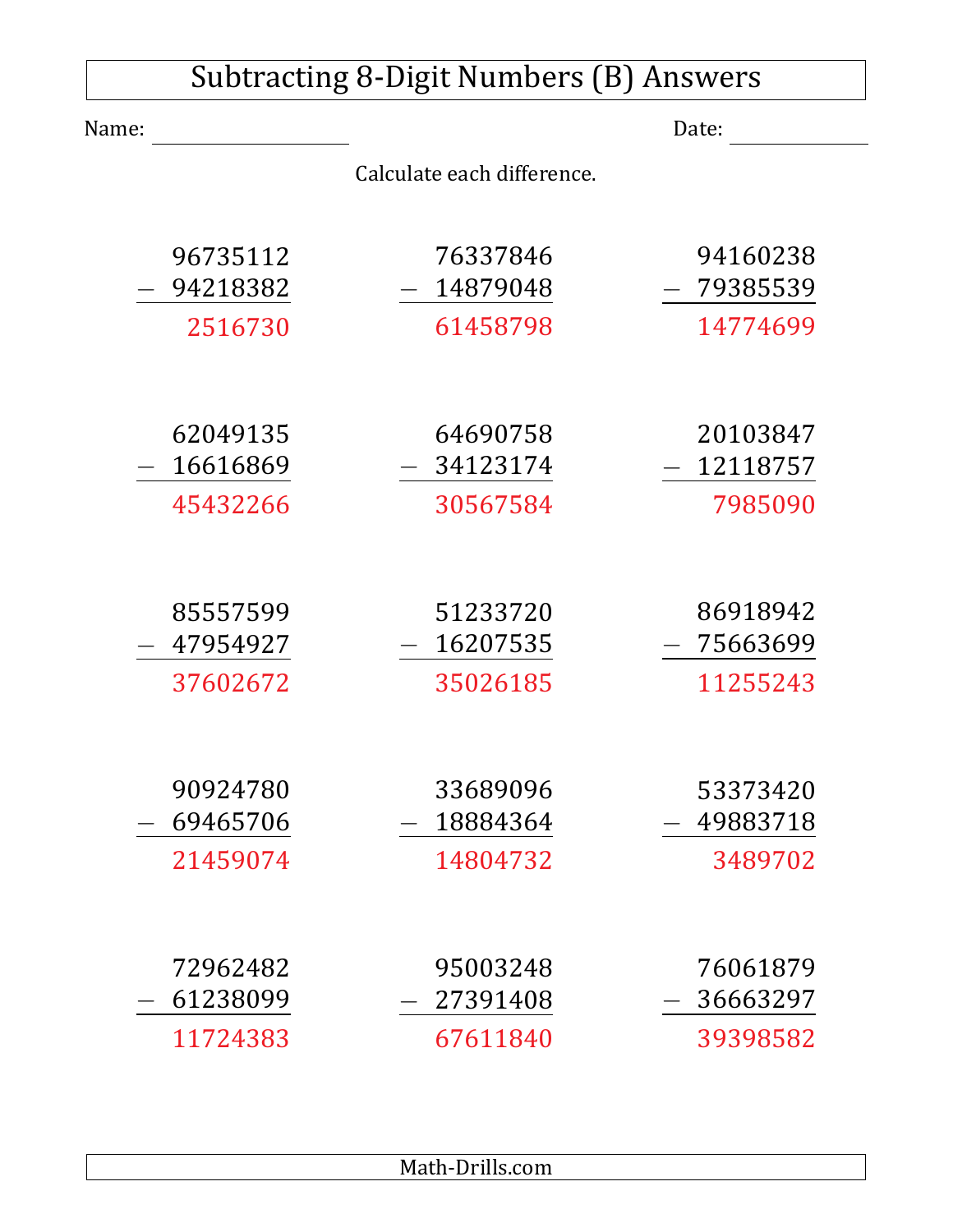| <b>Subtracting 8-Digit Numbers (C)</b> |          |                            |          |
|----------------------------------------|----------|----------------------------|----------|
| Name:                                  |          |                            | Date:    |
|                                        |          | Calculate each difference. |          |
|                                        | 88526093 | 85990716                   | 25157925 |
|                                        | 17306693 | 80446906                   | 12215330 |
|                                        | 55207710 | 52576305                   | 83784931 |
|                                        | 48610406 | 28512382                   | 19208950 |
|                                        | 61123769 | 91294367                   | 91250788 |
|                                        | 56990759 | 83356774                   | 43851401 |
|                                        | 73669158 | 89071950                   | 38991686 |
|                                        | 49080181 | 71699103                   | 21902024 |
|                                        | 98896762 | 74329712                   | 82543493 |
|                                        | 52172896 | 40276541                   | 43307338 |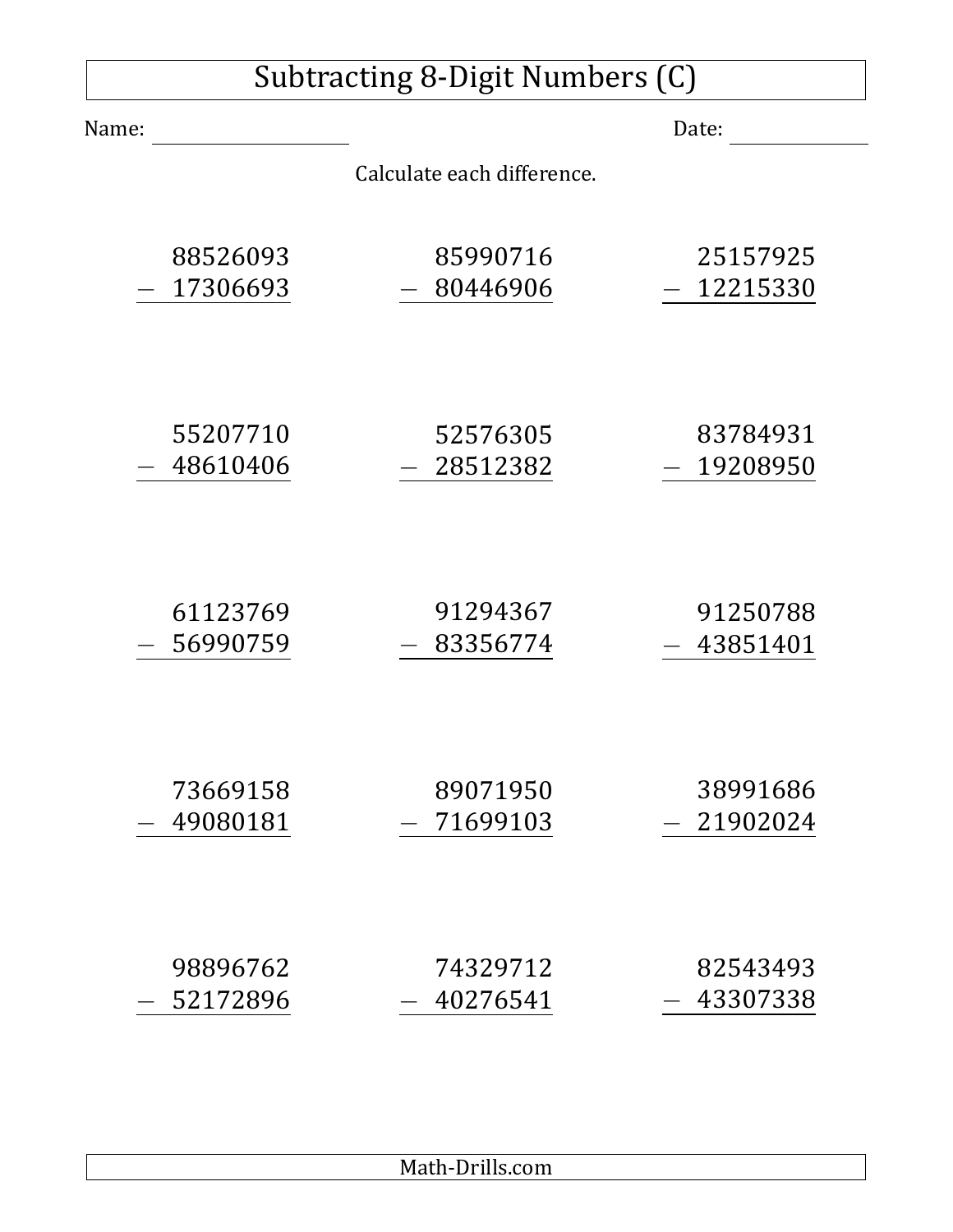|       |          | Subtracting 8-Digit Numbers (C) Answers |          |
|-------|----------|-----------------------------------------|----------|
| Name: |          |                                         | Date:    |
|       |          | Calculate each difference.              |          |
|       |          |                                         |          |
|       | 88526093 | 85990716                                | 25157925 |
|       | 17306693 | 80446906                                | 12215330 |
|       | 71219400 | 5543810                                 | 12942595 |
|       |          |                                         |          |
|       | 55207710 | 52576305                                | 83784931 |
|       | 48610406 | 28512382                                | 19208950 |
|       | 6597304  | 24063923                                | 64575981 |
|       |          |                                         |          |
|       | 61123769 | 91294367                                | 91250788 |
|       | 56990759 | 83356774                                | 43851401 |
|       | 4133010  | 7937593                                 | 47399387 |
|       |          |                                         |          |
|       | 73669158 | 89071950                                | 38991686 |
|       | 49080181 | 71699103                                | 21902024 |
|       | 24588977 | 17372847                                | 17089662 |
|       |          |                                         |          |
|       | 98896762 | 74329712                                | 82543493 |
|       | 52172896 | 40276541                                | 43307338 |
|       | 46723866 | 34053171                                | 39236155 |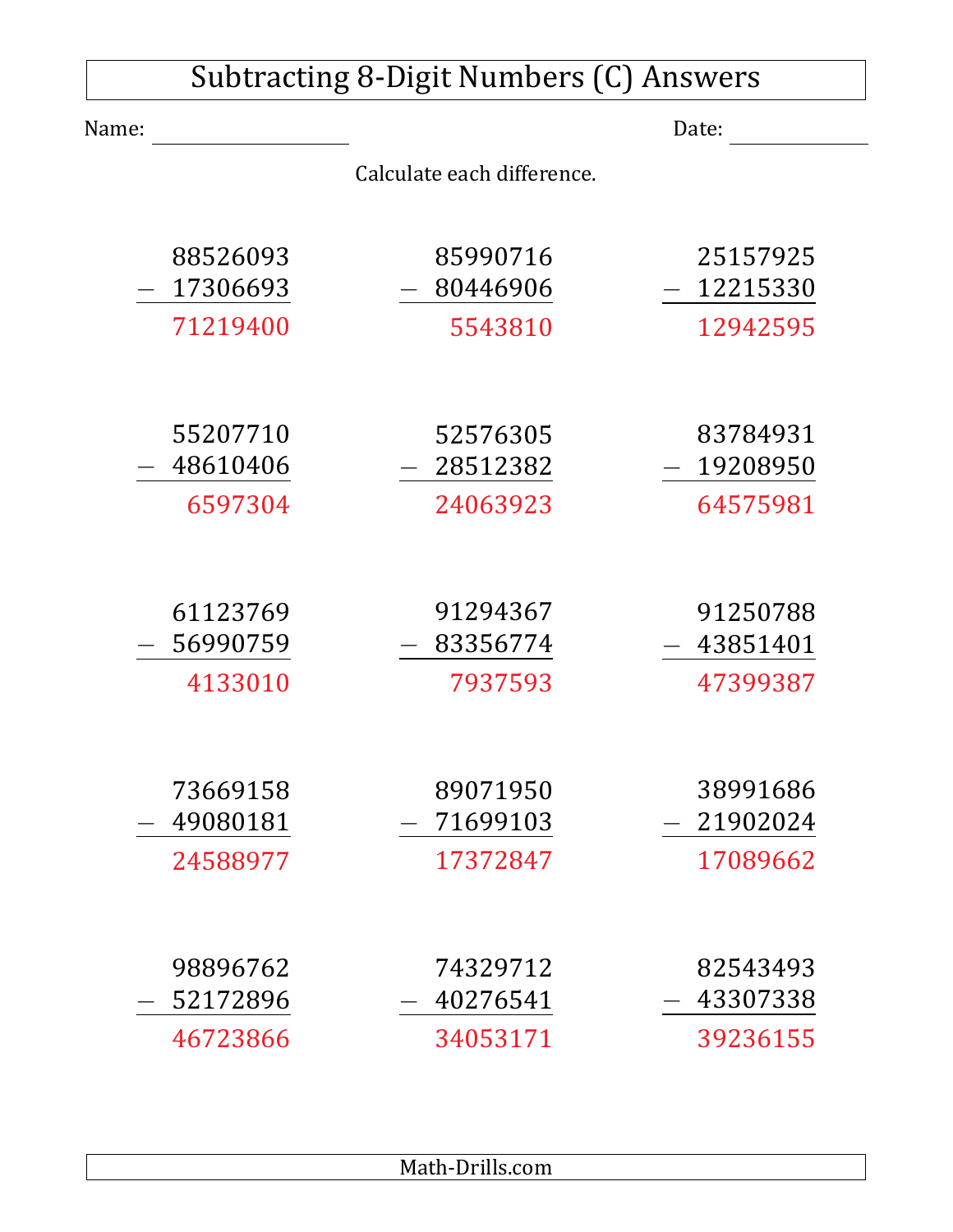|       |          | Subtracting 8-Digit Numbers (D) |          |
|-------|----------|---------------------------------|----------|
| Name: |          |                                 | Date:    |
|       |          | Calculate each difference.      |          |
|       | 82748926 | 76470850                        | 36277207 |
|       | 51575763 | 67173582                        | 13549896 |
|       | 91111765 | 69483877                        | 93895244 |
|       | 50342824 | 58125586                        | 17950032 |
|       | 83761477 | 53049798                        | 98740008 |
|       | 52647084 | 15428455                        | 64961963 |
|       | 48505047 | 63358397                        | 28055261 |
|       | 34639791 | 25278170                        | 20943718 |
|       | 51185661 | 63385613                        | 64009949 |
|       | 21318691 | 60723495                        | 42912283 |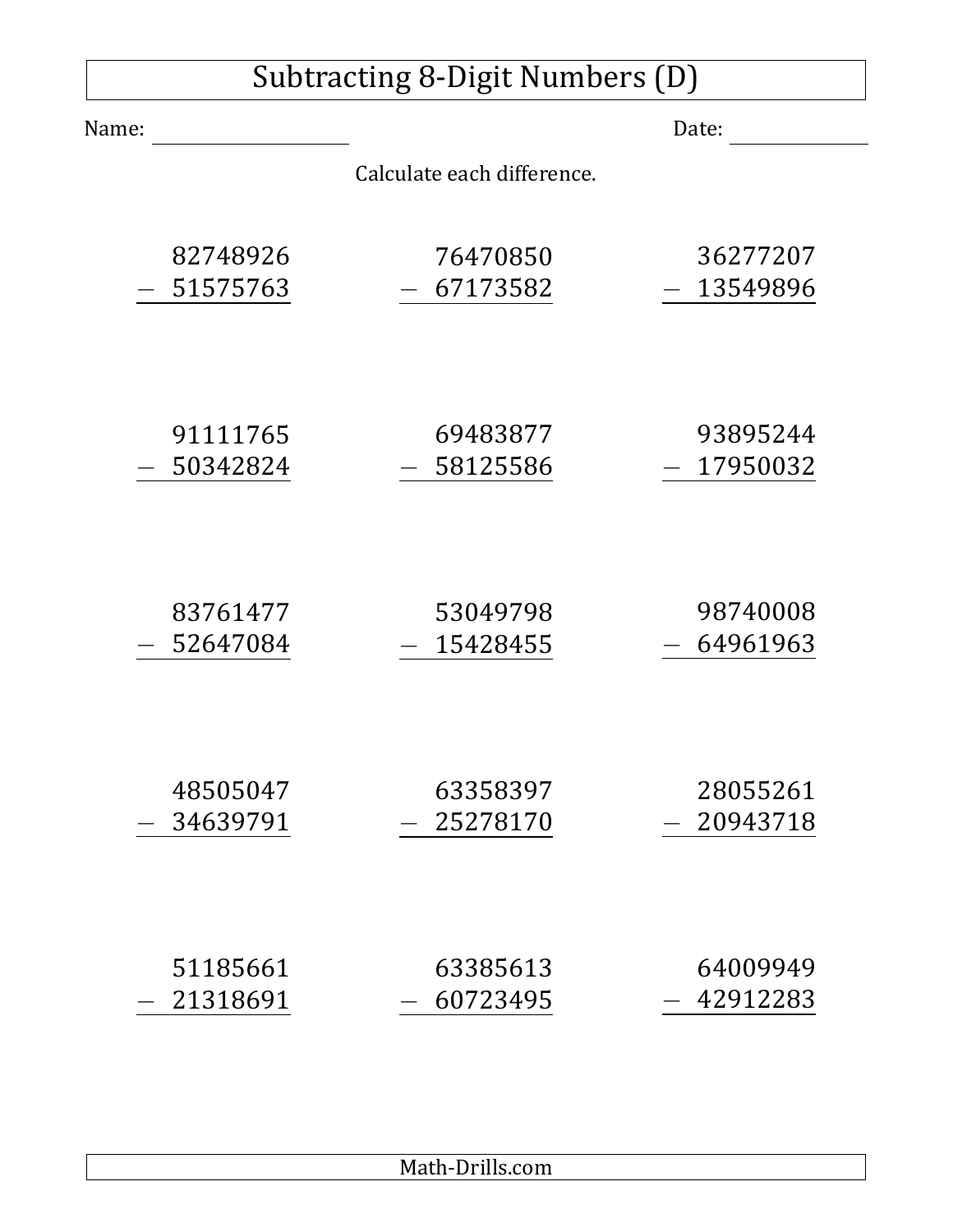| Subtracting 8-Digit Numbers (D) Answers |          |                            |          |
|-----------------------------------------|----------|----------------------------|----------|
| Name:                                   |          |                            | Date:    |
|                                         |          | Calculate each difference. |          |
|                                         |          |                            |          |
|                                         | 82748926 | 76470850                   | 36277207 |
|                                         | 51575763 | 67173582                   | 13549896 |
|                                         | 31173163 | 9297268                    | 22727311 |
|                                         |          |                            |          |
|                                         | 91111765 | 69483877                   | 93895244 |
|                                         | 50342824 | 58125586                   | 17950032 |
|                                         | 40768941 | 11358291                   | 75945212 |
|                                         |          |                            |          |
|                                         | 83761477 | 53049798                   | 98740008 |
|                                         | 52647084 | 15428455                   | 64961963 |
|                                         | 31114393 | 37621343                   | 33778045 |
|                                         |          |                            |          |
|                                         | 48505047 | 63358397                   | 28055261 |
|                                         | 34639791 | 25278170                   | 20943718 |
|                                         | 13865256 | 38080227                   | 7111543  |
|                                         |          |                            |          |
|                                         | 51185661 | 63385613                   | 64009949 |
|                                         | 21318691 | 60723495                   | 42912283 |
|                                         | 29866970 | 2662118                    | 21097666 |

Math-Drills.com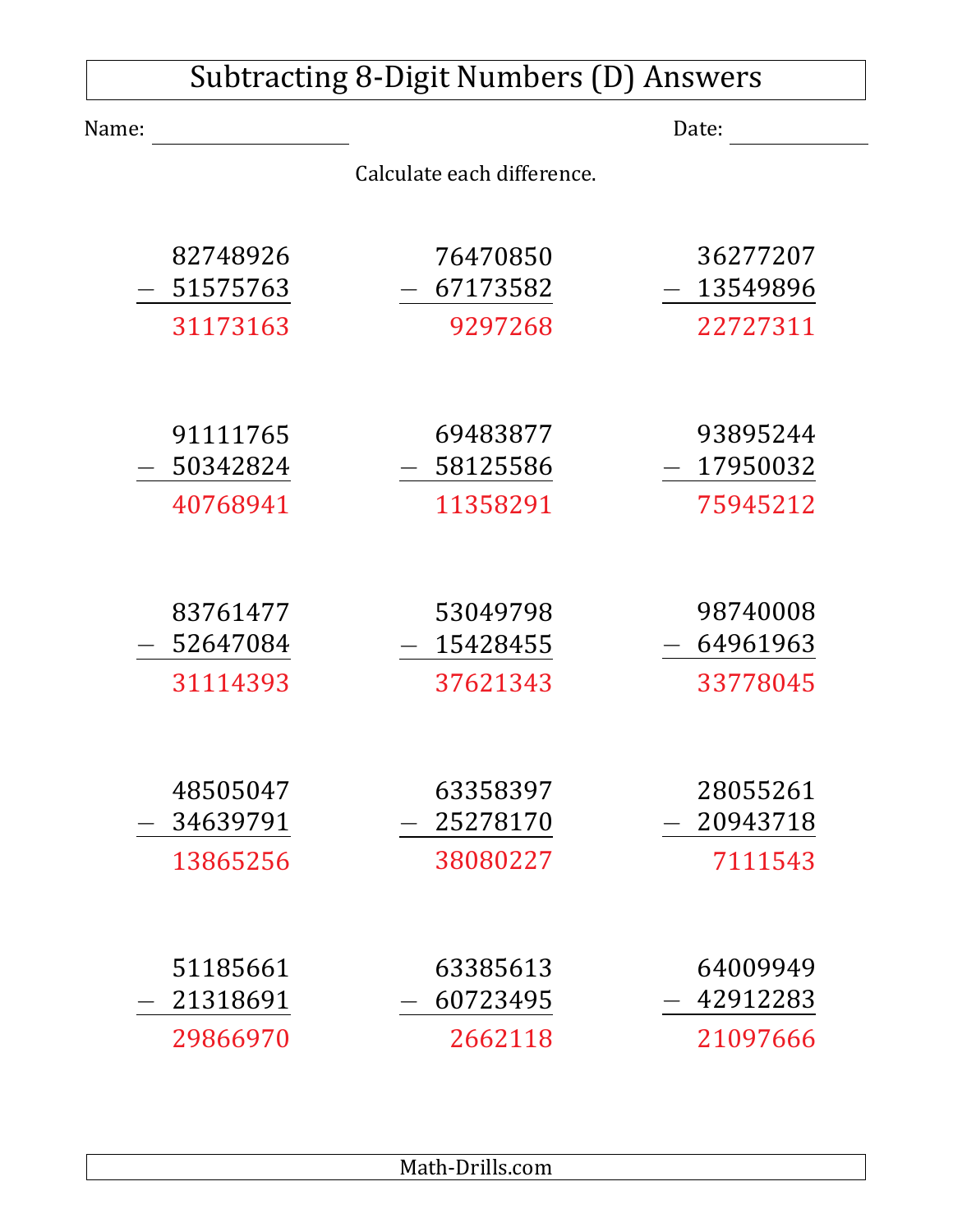| <b>Subtracting 8-Digit Numbers (E)</b> |          |                            |          |
|----------------------------------------|----------|----------------------------|----------|
| Name:                                  |          |                            | Date:    |
|                                        |          | Calculate each difference. |          |
|                                        | 71432405 | 63952390                   | 59919955 |
|                                        | 54283621 | 52969155                   | 20086972 |
|                                        | 85073757 | 86477254                   | 77865924 |
|                                        | 43855044 | 38159694                   | 56736451 |
|                                        | 80890878 | 65505315                   | 59869621 |
|                                        | 48856946 | 58691303                   | 32320949 |
|                                        | 56222527 | 25845891                   | 92335354 |
|                                        | 10658733 | 19035686                   | 67336360 |
|                                        | 39103119 | 75807612                   | 91913456 |
|                                        | 23894827 | 74245521                   | 25174242 |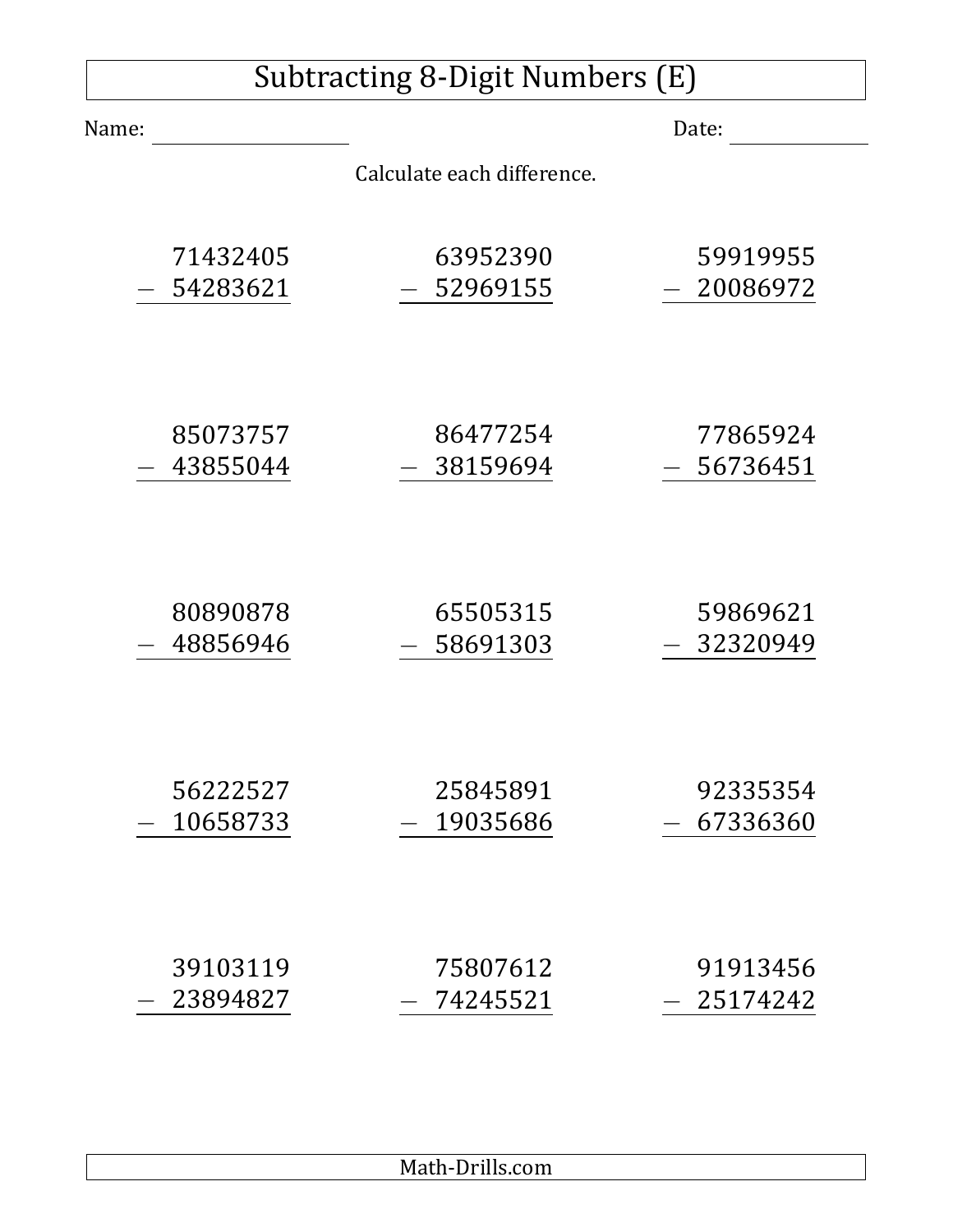| <b>Subtracting 8-Digit Numbers (E) Answers</b> |                            |          |  |
|------------------------------------------------|----------------------------|----------|--|
| Name:                                          |                            | Date:    |  |
|                                                | Calculate each difference. |          |  |
|                                                |                            |          |  |
| 71432405                                       | 63952390                   | 59919955 |  |
| 54283621                                       | 52969155                   | 20086972 |  |
| 17148784                                       | 10983235                   | 39832983 |  |
|                                                |                            |          |  |
| 85073757                                       | 86477254                   | 77865924 |  |
| 43855044                                       | 38159694                   | 56736451 |  |
| 41218713                                       | 48317560                   | 21129473 |  |
|                                                |                            |          |  |
| 80890878                                       | 65505315                   | 59869621 |  |
| 48856946                                       | 58691303                   | 32320949 |  |
| 32033932                                       | 6814012                    | 27548672 |  |
|                                                |                            |          |  |
| 56222527                                       | 25845891                   | 92335354 |  |
| 10658733                                       | 19035686                   | 67336360 |  |
| 45563794                                       | 6810205                    | 24998994 |  |
|                                                |                            |          |  |
| 39103119                                       | 75807612                   | 91913456 |  |
| 23894827                                       | 74245521                   | 25174242 |  |
| 15208292                                       | 1562091                    | 66739214 |  |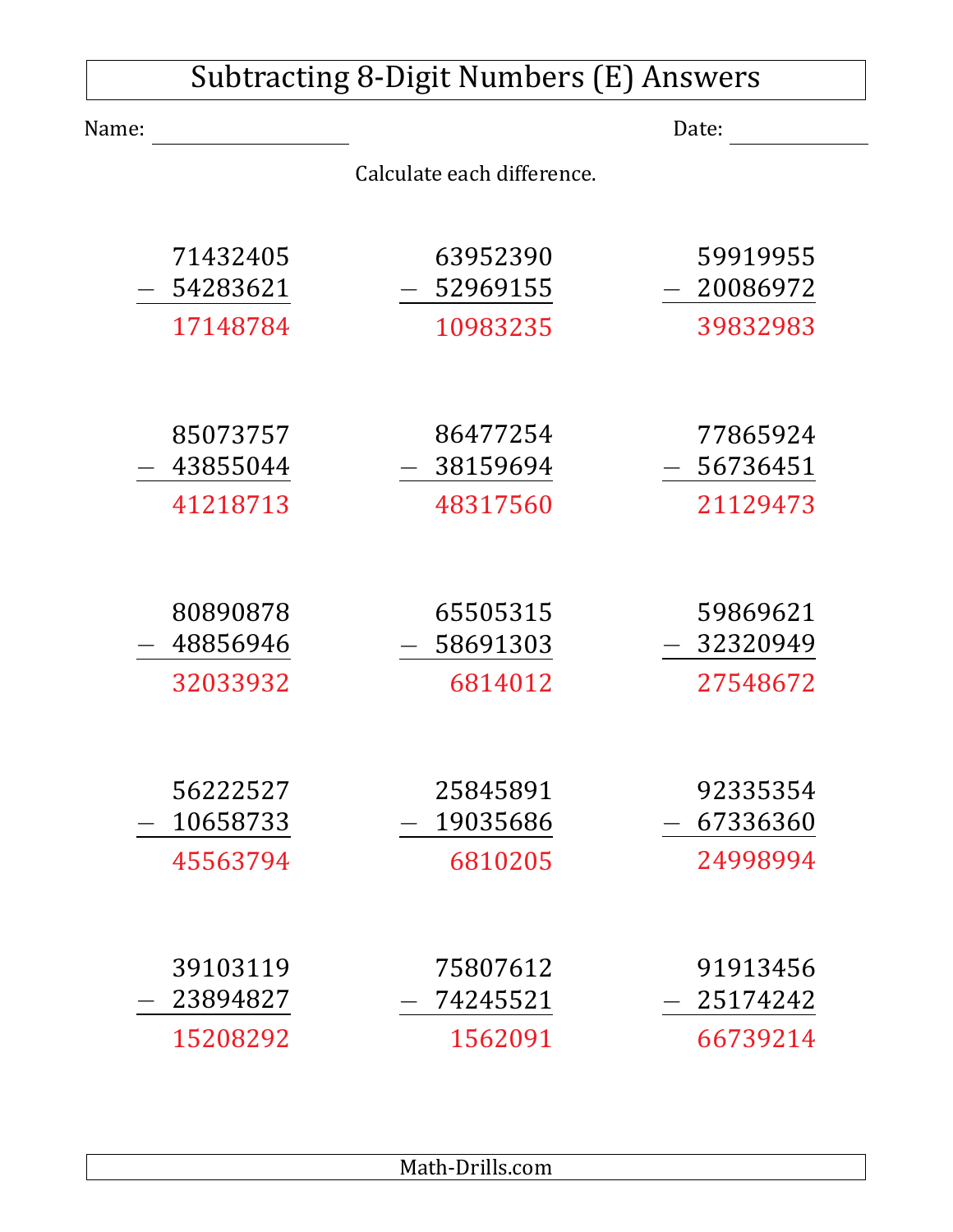|       | Subtracting 8-Digit Numbers (F) |                            |          |  |
|-------|---------------------------------|----------------------------|----------|--|
| Name: |                                 |                            | Date:    |  |
|       |                                 | Calculate each difference. |          |  |
|       | 34480217                        | 49347121                   | 62824501 |  |
|       | 10267903                        | 20036543                   | 11345076 |  |
|       | 73129015                        | 80031985                   | 99074371 |  |
|       | 59594640                        | 64785470                   | 48573346 |  |
|       | 98171133                        | 92375406                   | 58898414 |  |
|       | 54442338                        | 25410251                   | 36017900 |  |
|       | 60275777                        | 71548996                   | 75559009 |  |
|       | 52061225                        | 62151196                   | 43879518 |  |
|       | 75509801                        | 80554138                   | 51005286 |  |
|       | 37384766                        | 72371848                   | 27184081 |  |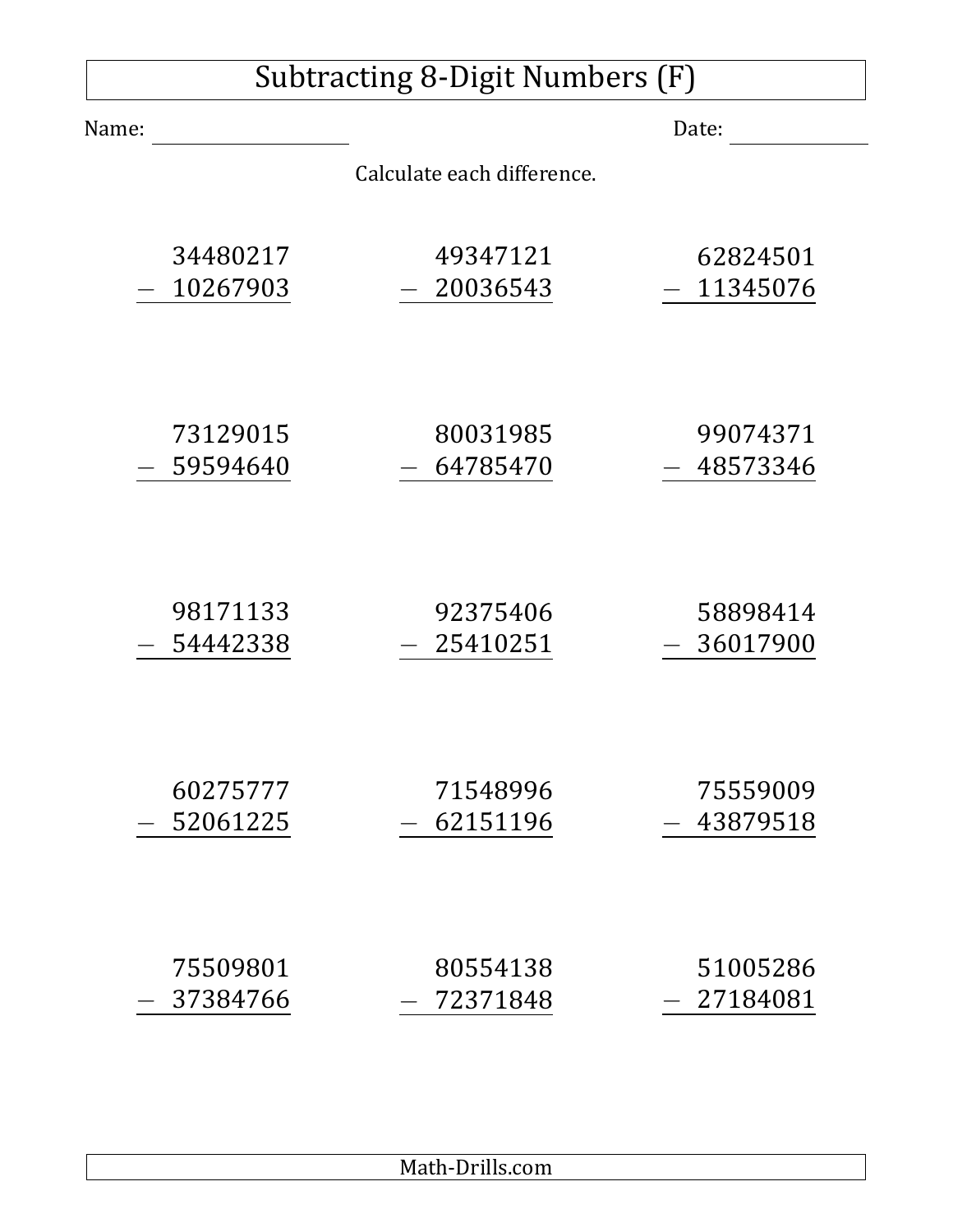| <b>Subtracting 8-Digit Numbers (F) Answers</b> |                     |                            |                      |
|------------------------------------------------|---------------------|----------------------------|----------------------|
| Name:                                          |                     |                            | Date:                |
|                                                |                     | Calculate each difference. |                      |
|                                                | 34480217            | 49347121                   | 62824501             |
|                                                | 10267903            | 20036543                   | 11345076             |
|                                                | 24212314            | 29310578                   | 51479425             |
|                                                | 73129015            | 80031985                   | 99074371             |
|                                                | 59594640            | 64785470                   | 48573346             |
|                                                | 13534375            | 15246515                   | 50501025             |
|                                                | 98171133            | 92375406                   | 58898414             |
|                                                | 54442338            | 25410251                   | 36017900             |
|                                                | 43728795            | 66965155                   | 22880514             |
|                                                | 60275777            | 71548996                   | 75559009             |
|                                                | 52061225<br>8214552 | 62151196<br>9397800        | 43879518<br>31679491 |
|                                                |                     |                            |                      |
|                                                | 75509801            | 80554138                   | 51005286             |
|                                                | 37384766            | 72371848                   | 27184081             |
|                                                | 38125035            | 8182290                    | 23821205             |

Math-Drills.com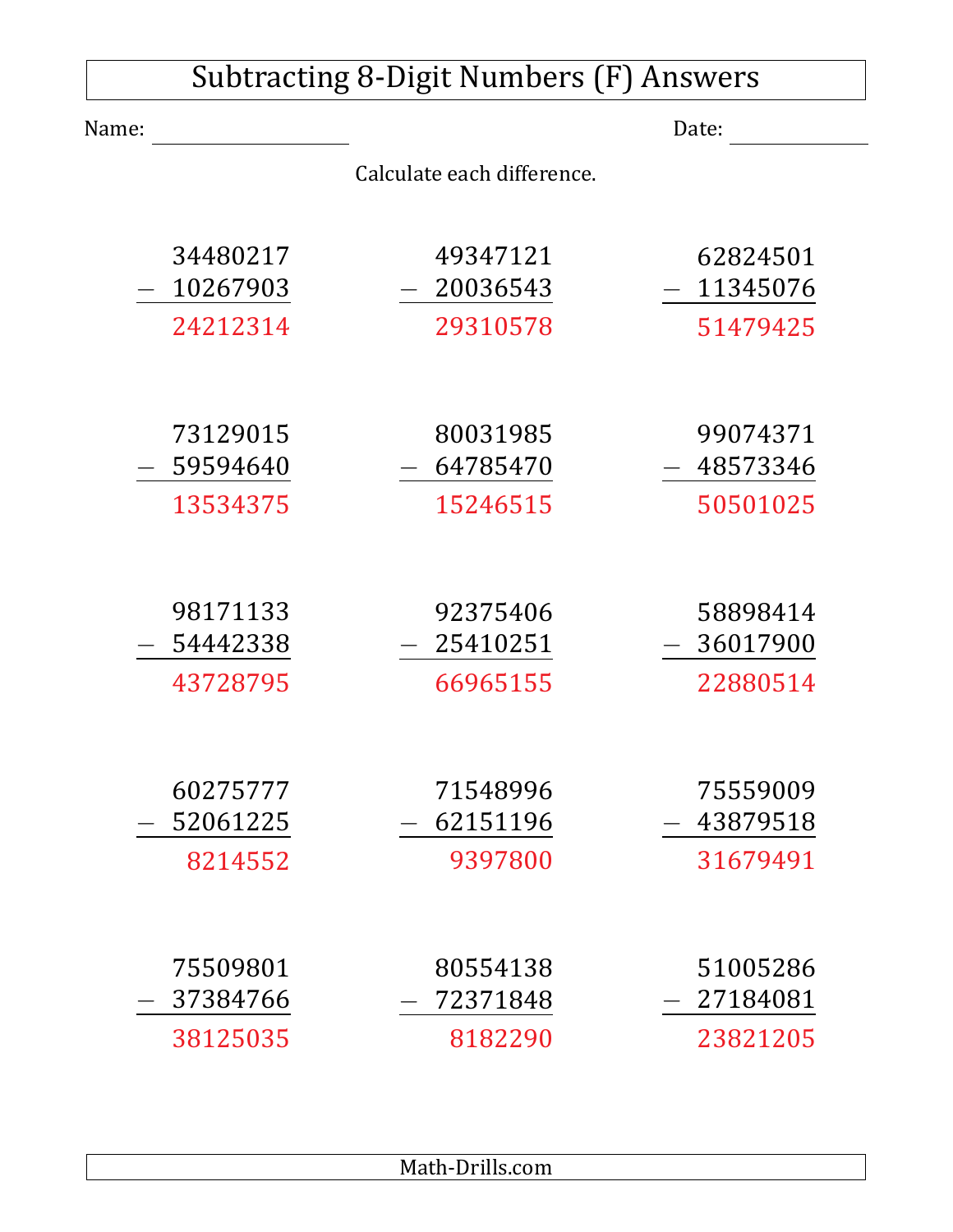| Subtracting 8-Digit Numbers (G) |                            |          |  |
|---------------------------------|----------------------------|----------|--|
| Name:                           |                            | Date:    |  |
|                                 | Calculate each difference. |          |  |
| 72245516                        | 94338170                   | 96657292 |  |
| 52696536                        | 17804665                   | 15290953 |  |
| 57283905                        | 97114063                   | 44604980 |  |
| 17572266                        | 64728287                   | 20381189 |  |
| 88365497                        | 97499809                   | 86129490 |  |
| 60396249                        | 52239429                   | 83667417 |  |
| 86355749                        | 94392259                   | 24190073 |  |
| 39575540                        | 35731334                   | 24103614 |  |
| 93955095                        | 45629177                   | 38283783 |  |
| 56516120                        | 32157339                   | 29687090 |  |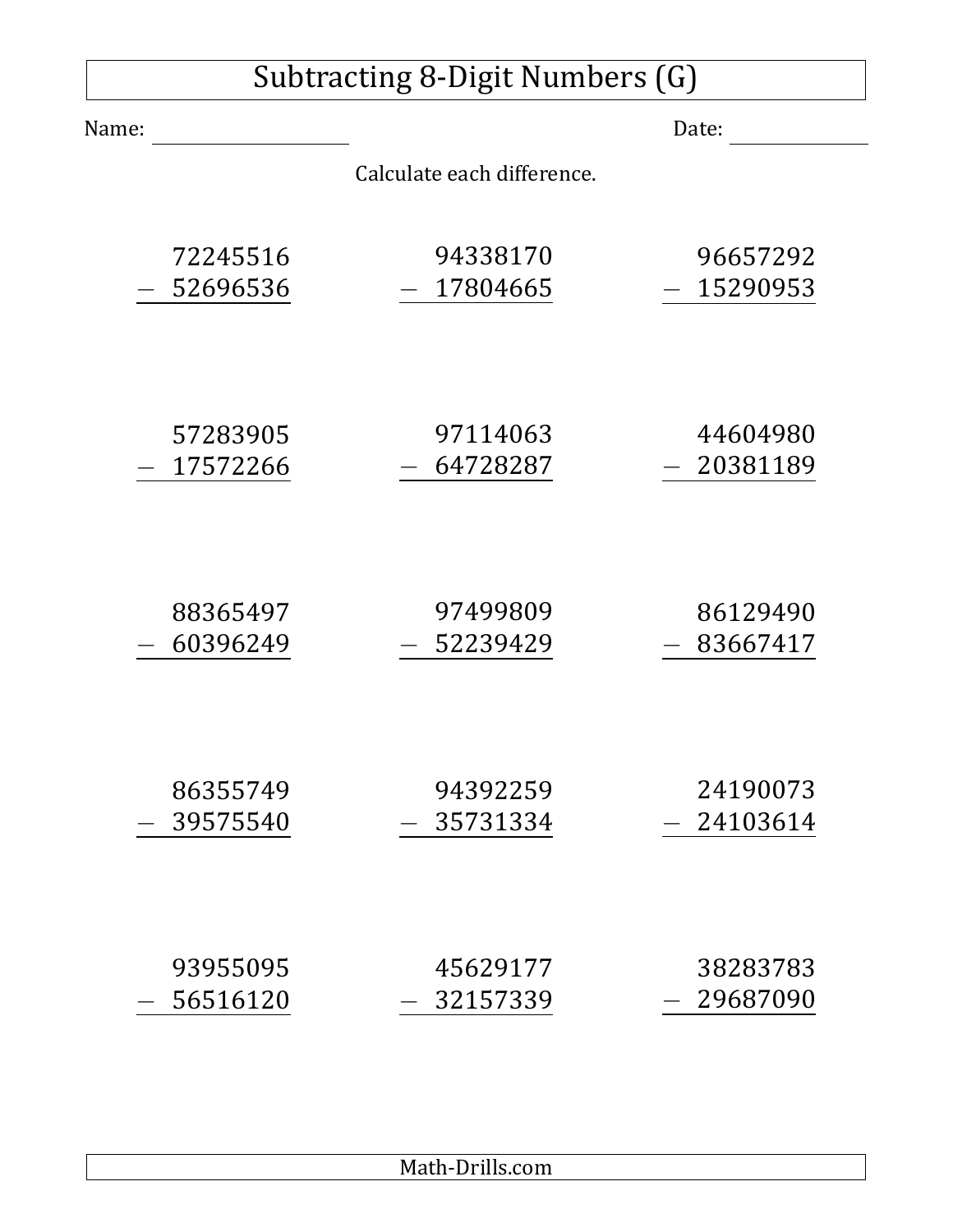| <b>Subtracting 8-Digit Numbers (G) Answers</b> |                            |                      |  |
|------------------------------------------------|----------------------------|----------------------|--|
| Name:                                          |                            | Date:                |  |
|                                                | Calculate each difference. |                      |  |
| 72245516                                       | 94338170                   | 96657292             |  |
| 52696536<br>19548980                           | 17804665<br>76533505       | 15290953<br>81366339 |  |
|                                                |                            |                      |  |
| 57283905<br>17572266                           | 97114063<br>64728287       | 44604980<br>20381189 |  |
| 39711639                                       | 32385776                   | 24223791             |  |
| 88365497                                       | 97499809                   | 86129490             |  |
| 60396249                                       | 52239429                   | 83667417             |  |
| 27969248                                       | 45260380                   | 2462073              |  |
| 86355749                                       | 94392259                   | 24190073             |  |
| 39575540                                       | 35731334                   | 24103614             |  |
| 46780209                                       | 58660925                   | 86459                |  |
| 93955095                                       | 45629177                   | 38283783             |  |
| 56516120                                       | 32157339                   | 29687090             |  |
| 37438975                                       | 13471838                   | 8596693              |  |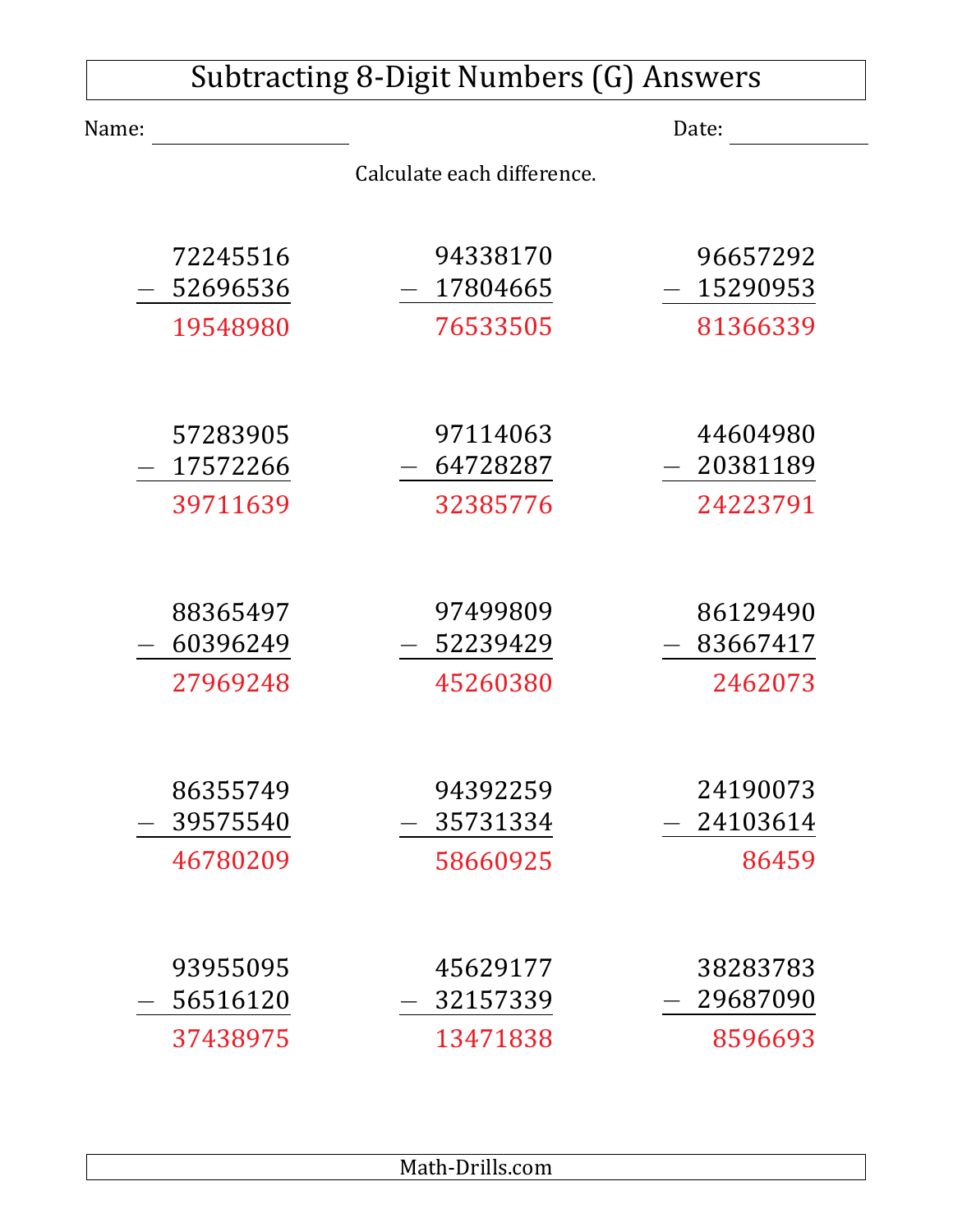| <b>Subtracting 8-Digit Numbers (H)</b> |                            |          |  |
|----------------------------------------|----------------------------|----------|--|
| Name:                                  |                            | Date:    |  |
|                                        | Calculate each difference. |          |  |
| 73099481                               | 90859386                   | 74533210 |  |
| 48854621                               | 25603315                   | 34798362 |  |
| 91623374                               | 99297699                   | 95971104 |  |
| 61922647                               | 87984698                   | 11452005 |  |
| 40745759                               | 80701711                   | 89152432 |  |
| 29604539                               | 67946272                   | 50486826 |  |
| 85364732                               | 87308301                   | 58153844 |  |
| 85046562                               | 80217078                   | 10874483 |  |
| 54162502                               | 36227669                   | 95429634 |  |
| 52070840                               | 32786464                   | 45957977 |  |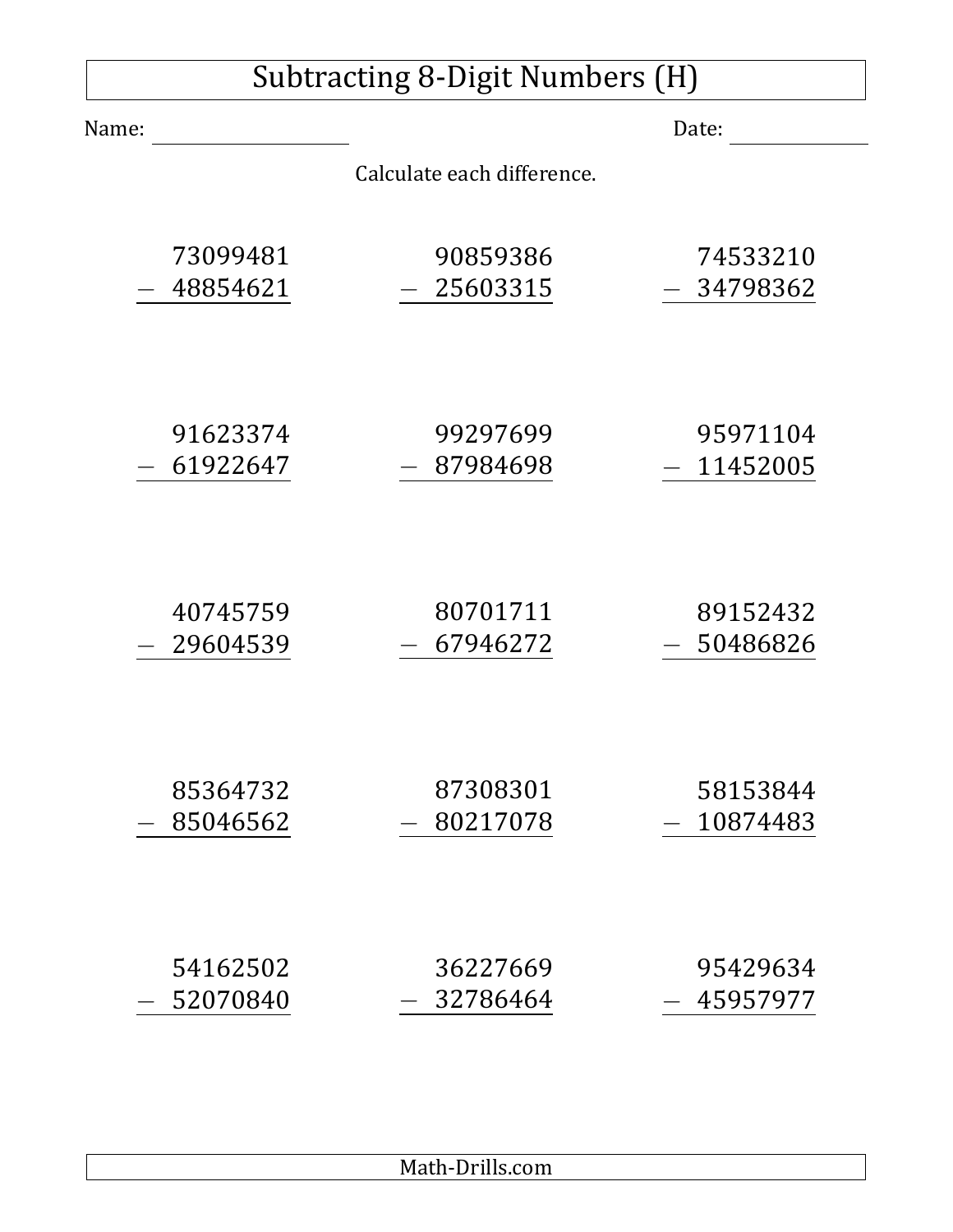| <b>Subtracting 8-Digit Numbers (H) Answers</b> |          |                            |          |
|------------------------------------------------|----------|----------------------------|----------|
| Name:                                          |          |                            | Date:    |
|                                                |          | Calculate each difference. |          |
|                                                |          |                            |          |
|                                                | 73099481 | 90859386                   | 74533210 |
|                                                | 48854621 | 25603315                   | 34798362 |
|                                                | 24244860 | 65256071                   | 39734848 |
|                                                |          |                            |          |
|                                                | 91623374 | 99297699                   | 95971104 |
|                                                | 61922647 | 87984698                   | 11452005 |
|                                                | 29700727 | 11313001                   | 84519099 |
|                                                |          |                            |          |
|                                                | 40745759 | 80701711                   | 89152432 |
|                                                | 29604539 | 67946272                   | 50486826 |
|                                                | 11141220 | 12755439                   | 38665606 |
|                                                |          |                            |          |
|                                                | 85364732 | 87308301                   | 58153844 |
|                                                | 85046562 | 80217078                   | 10874483 |
|                                                | 318170   | 7091223                    | 47279361 |
|                                                |          |                            |          |
|                                                | 54162502 | 36227669                   | 95429634 |
|                                                | 52070840 | 32786464                   | 45957977 |
|                                                | 2091662  | 3441205                    | 49471657 |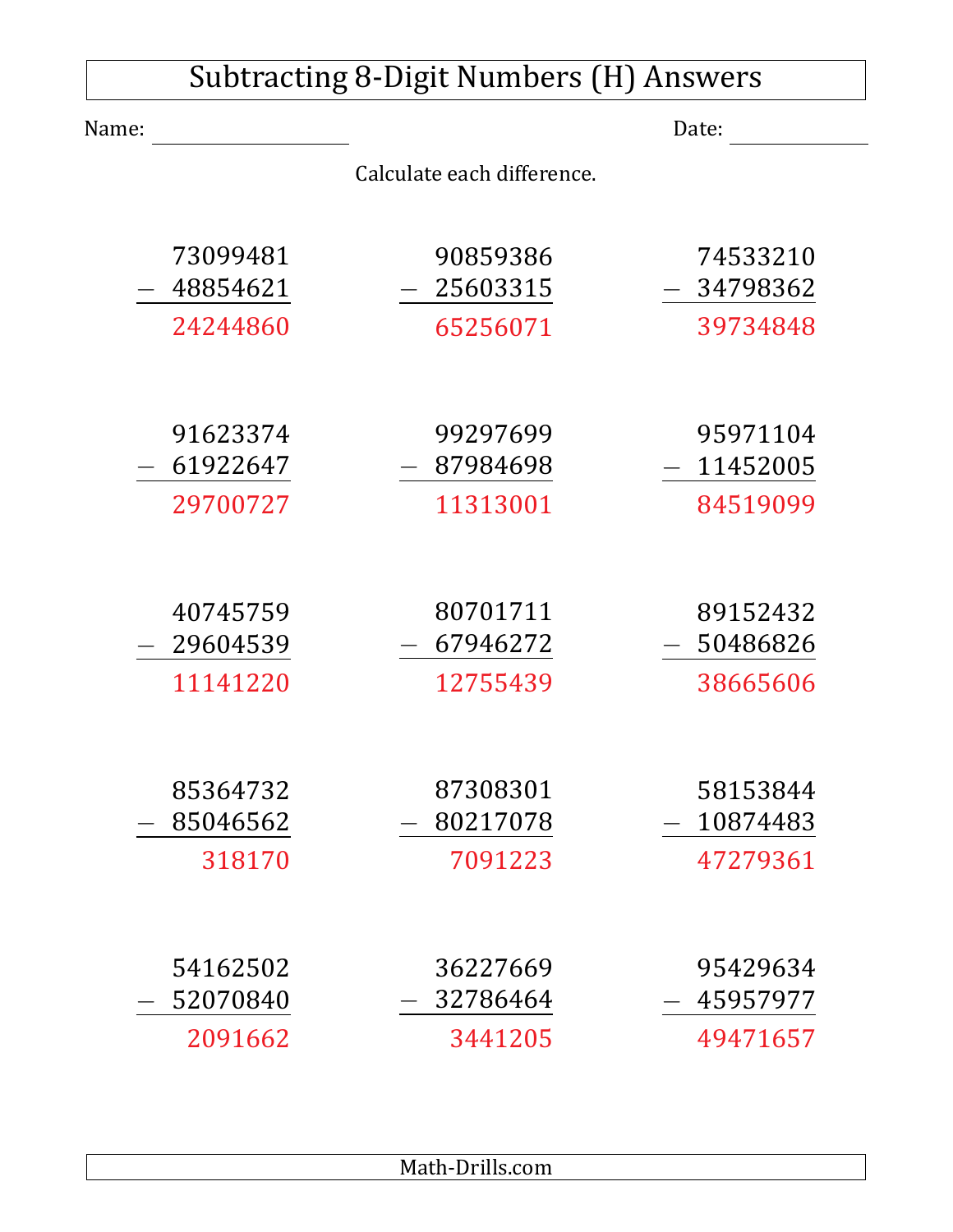## Subtracting 8-Digit Numbers (I)

| Name:       |                            | Date:    |
|-------------|----------------------------|----------|
|             | Calculate each difference. |          |
| 84934335    | 67510918                   | 36110856 |
| - 27610297  | 13857371                   | 14612911 |
| 51984070    | 24758047                   | 76747599 |
| 42611682    | 14538918                   | 55879190 |
| 77274690    | 80207282                   | 83031604 |
| $-21244586$ | 44530284                   | 70684638 |
| 70800421    | 66223549                   | 88716647 |
| 62135033    | 40234853                   | 82453557 |
| 65131981    | 44351531                   | 76353672 |
| 45003008    | 27034664                   | 17772255 |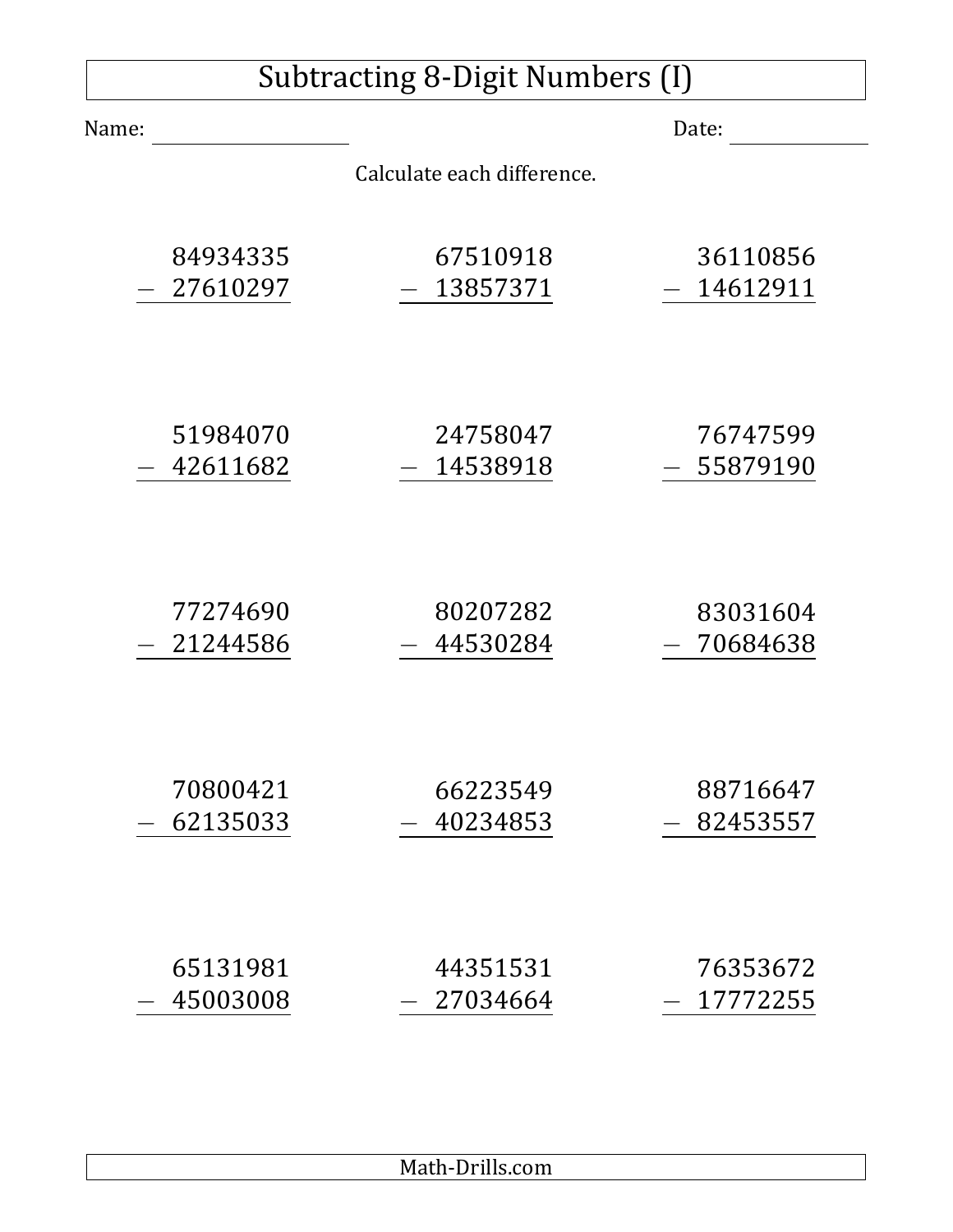| Subtracting 8-Digit Numbers (I) Answers |          |                            |          |
|-----------------------------------------|----------|----------------------------|----------|
| Name:                                   |          |                            | Date:    |
|                                         |          | Calculate each difference. |          |
|                                         | 84934335 | 67510918                   | 36110856 |
|                                         | 27610297 | 13857371                   | 14612911 |
|                                         | 57324038 | 53653547                   | 21497945 |
|                                         |          |                            |          |
|                                         | 51984070 | 24758047                   | 76747599 |
|                                         | 42611682 | 14538918                   | 55879190 |
|                                         | 9372388  | 10219129                   | 20868409 |
|                                         |          |                            |          |
|                                         | 77274690 | 80207282                   | 83031604 |
|                                         | 21244586 | 44530284                   | 70684638 |
|                                         | 56030104 | 35676998                   | 12346966 |
|                                         |          |                            |          |
|                                         | 70800421 | 66223549                   | 88716647 |
|                                         | 62135033 | 40234853                   | 82453557 |
|                                         | 8665388  | 25988696                   | 6263090  |
|                                         |          |                            |          |
|                                         | 65131981 | 44351531                   | 76353672 |
|                                         | 45003008 | 27034664                   | 17772255 |
|                                         | 20128973 | 17316867                   | 58581417 |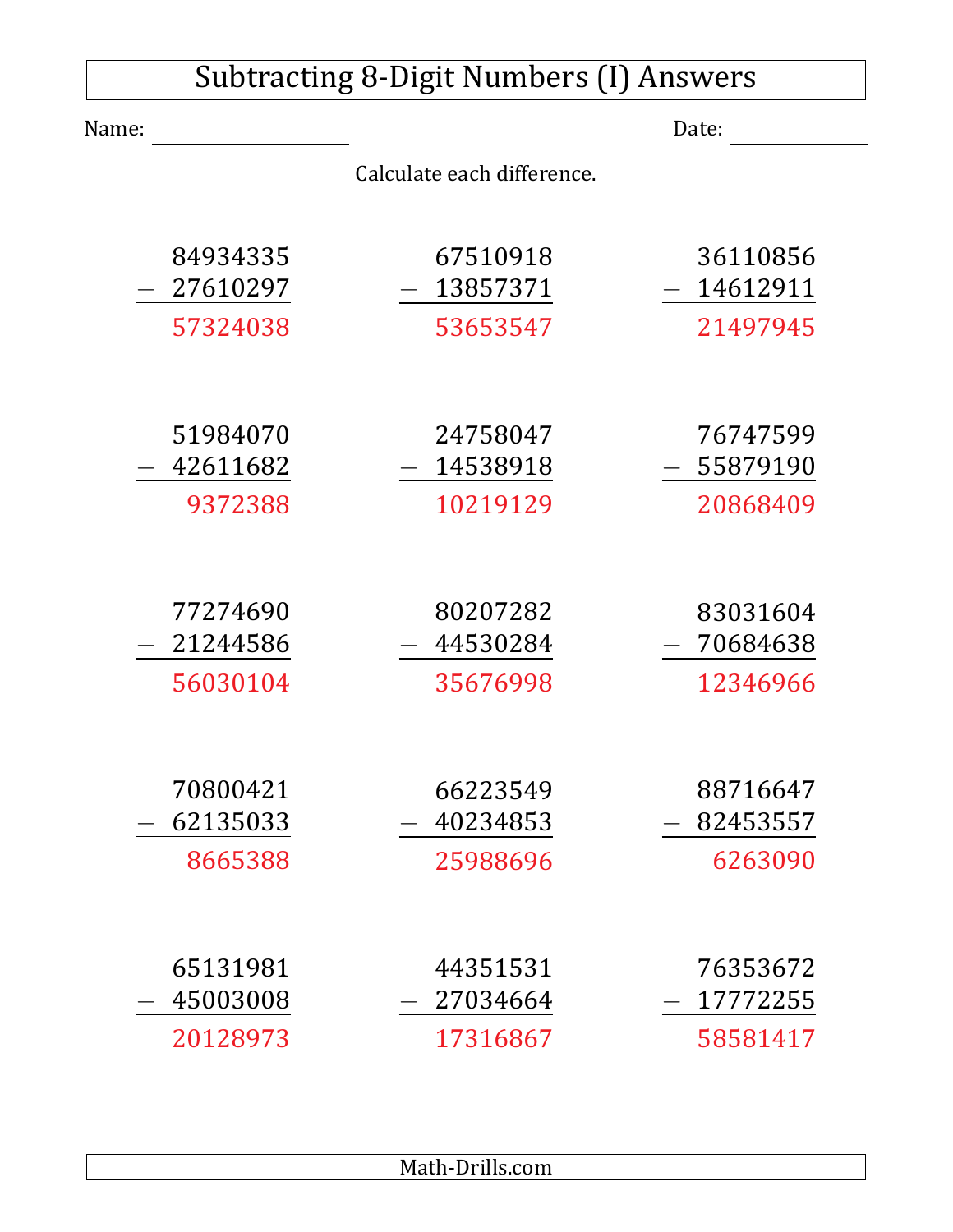## Subtracting 8-Digit Numbers (J)

| Name:    |                            | Date:    |
|----------|----------------------------|----------|
|          | Calculate each difference. |          |
| 95710672 | 75325982                   | 87359668 |
| 23956491 | 27381254                   | 82989836 |
| 84688882 | 13645470                   | 86703460 |
| 54088716 | 10704892                   | 34828372 |
| 82207290 | 24735225                   | 90134728 |
| 76323648 | 10852107                   | 53594392 |
| 66530848 | 92116316                   | 32010213 |
| 14029972 | 48847245                   | 29968885 |
| 97540237 | 53144149                   | 91699965 |
| 35844179 | 32165697                   | 12423323 |